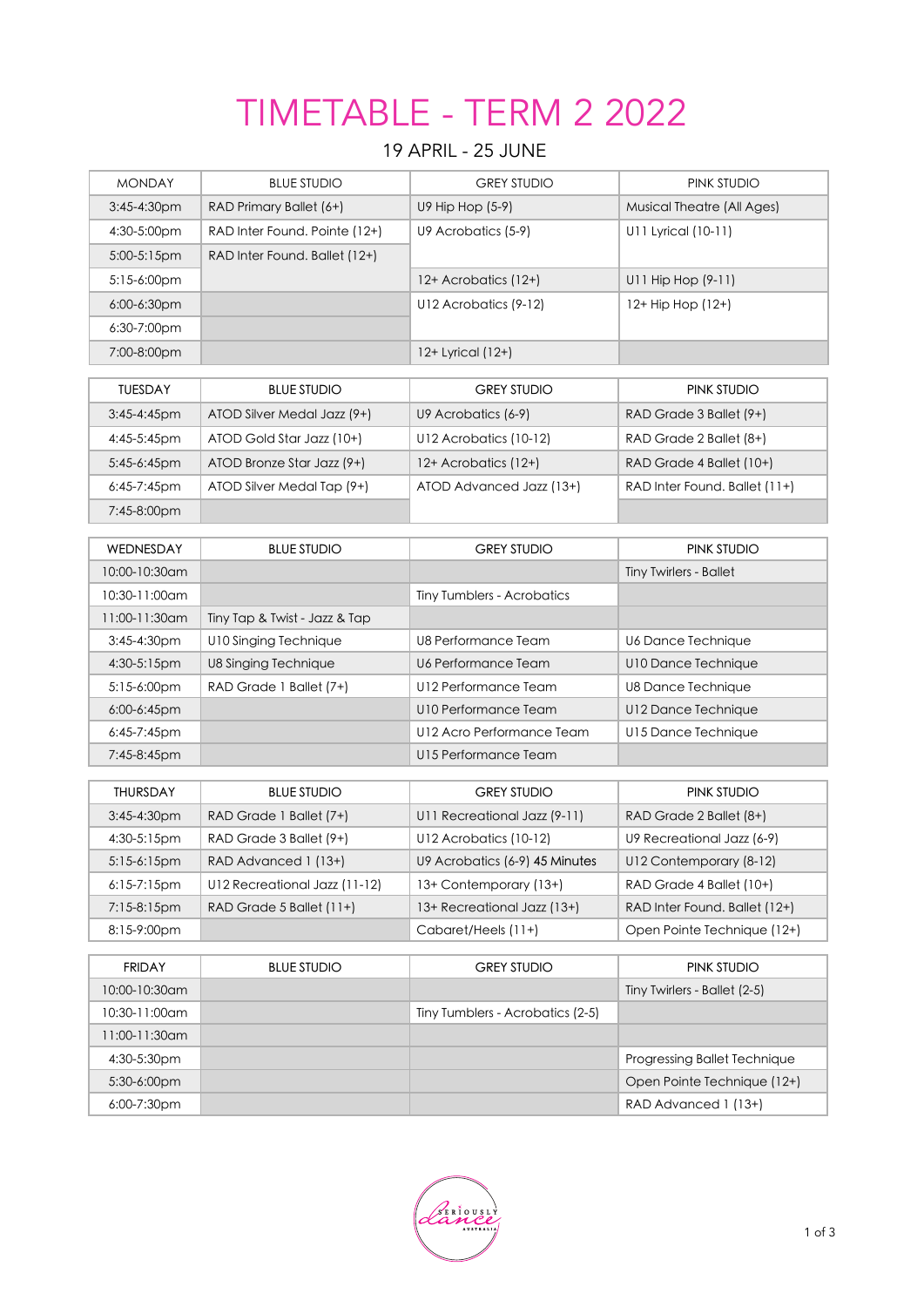# TIMETABLE - TERM 2 2022

#### 19 APRIL - 25 JUNE

| SATURDAY           | <b>BLUE STUDIO</b>               | <b>GREY STUDIO</b>           | PINK STUDIO                   |
|--------------------|----------------------------------|------------------------------|-------------------------------|
| $9:00-9:15$ am     |                                  |                              | RAD Pre-Primary Ballet (5+)   |
| $9:15-9:30$ am     | Tiny Twirlers - Ballet (2-5)     |                              |                               |
| $9:30-9:45$ am     |                                  | U6 Acrobatics (5-6)          | RAD Grade 1 Ballet (7+)       |
| $9:45$ cm- $10:15$ | Tiny Tumblers - Acrobatics (2-5) |                              |                               |
| 10:15-10:45am      | ATOD Jazz Magic (2-6)            | U9 Acrobatics (7-9)          | RAD Primary Ballet (6+)       |
| 10:45-11:00am      |                                  |                              |                               |
| $11:00-11:45$ am   | $ATOD Test 3 Jazz (6+)$          | ATOD Bronze Medal Jazz (8+)  | RAD Grade 3 Ballet (9+)       |
| 11:45-12:00pm      | $ATOD Test 3 Top (6+)$           |                              |                               |
| 12:00-12:15pm      |                                  | ATOD Bronze Star Jazz (9+)   | RAD Grade 2 Ballet (8+)       |
| 12:15-12:45pm      | U9 Hip Hop (6-9)                 |                              |                               |
| 12:45-1:00pm       |                                  | U12 Acrobatics (10-12)       | RAD Grade 5 Ballet (11+)      |
| $1:00-1:45$ pm     | ATOD Bronze Star Tap (9+)        |                              |                               |
| $1:45-2:45$ pm     |                                  | ATOD Silver Medal Jazz (10+) | RAD Inter Found. Ballet (12+) |
| $2:45-3:45$ pm     |                                  | ATOD Gold Medal Jazz (12+)   | RAD Grade 4 Ballet (10+)      |
| $3:45 - 4:30$ pm   | ATOD Silver Medal Tap (10+)      | U12 Contemporary (8-12)      |                               |

All classes require a minimum of 5 students to be enrolled. Timetable is subject to change.

### WHAT CLASS DO I CHOOSE?

All classes are available to all students except the Performance Team classes. Ages are noted in brackets after each class on the Timetable.

### 2021 AGE GROUPS:

- 2-4 Yrs: 2 Years or Older on 1st of January (Not at School Yet)
- 5 Yrs: Prep at School 6 Yrs: Grade 1 at School 7 Yrs: Grade 2 at school 8 Yrs: Grade 3 at school 9 Yrs: Grade 4 at school 10 Yrs: Grade 5 at School 11 Yrs: Grade 6 at school 12 Yrs: Grade 7 at School 13+ Yrs: Grade 8 & older at school

### Pre-Requisites

- All classes are available to all students except the Performance Team classes, which are by audition only.
- To be eligible to participate in RAD Classical Ballet Examinations students must attend at least two RAD Ballet classes weekly & at least three RAD Ballet classes plus one Pointe class weekly in Vocational Levels.
- To be eligible to participate in ATOD Jazz & Tap & Acrobatics Arts Examinations students must attend at least one ATOD or Acrobatic Arts class weekly, however we recommend attending two if possible.